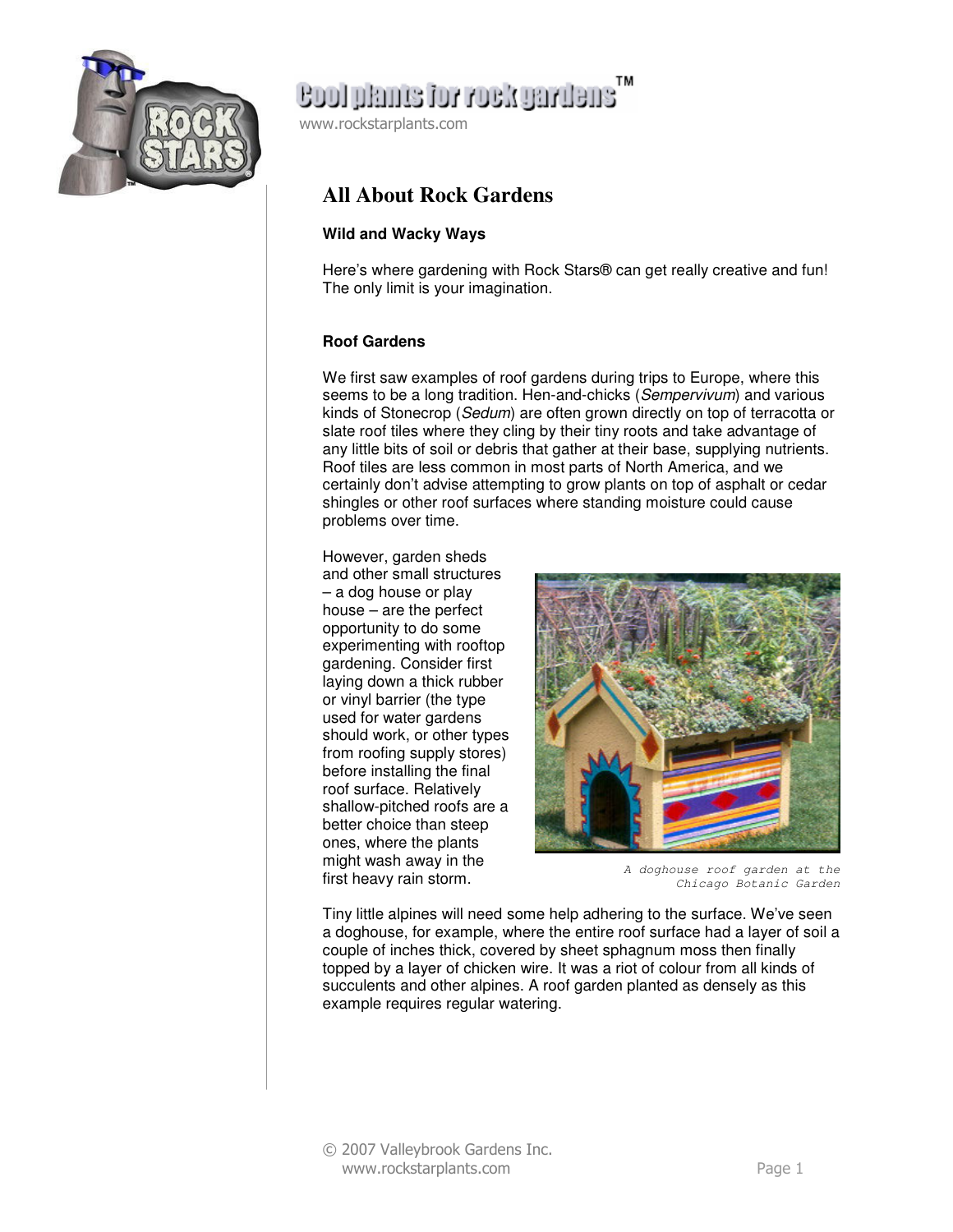

### ensilvery for rock particus

www.rockstarplants.com

On higher roofs, like on a shed, it might be possible to take the individual rosettes of a Hen-and-chicks and actually glue them to the tiles using a hot glue gun. Another method is to make small soil pockets using pieces of dead sod (just ask your garden center if you can have a roll or two when they are



Hen-and-Chicks on a tile roof in Austria

discarding the old stuff). Flip the sod upside down, add a layer of sheet moss, then fix it down with a final layer of chicken wire and somehow attach this firmly to the tiles. Then you can poke in rosettes of Hen-andchicks and little bits of Stonecrops, which will quickly root themselves into the soil below. Water these lightly every few days for a month or so, then just leave them alone and see what happens.

#### **Green Roofs**

Our example of very simple rooftop gardens above is quite different from the serious, large-scale approach to creating a green roof. Many commercial buildings are now integrating green roofs into their design in cities all over North America. It's a whole science involving a lot of hightech materials, and not something that we could even begin to cover here. Building a green roof will require the help of professionals with experience. Try doing an internet search on key words such as green roof construction to locate information and experts such as Engineers who specialize in this area.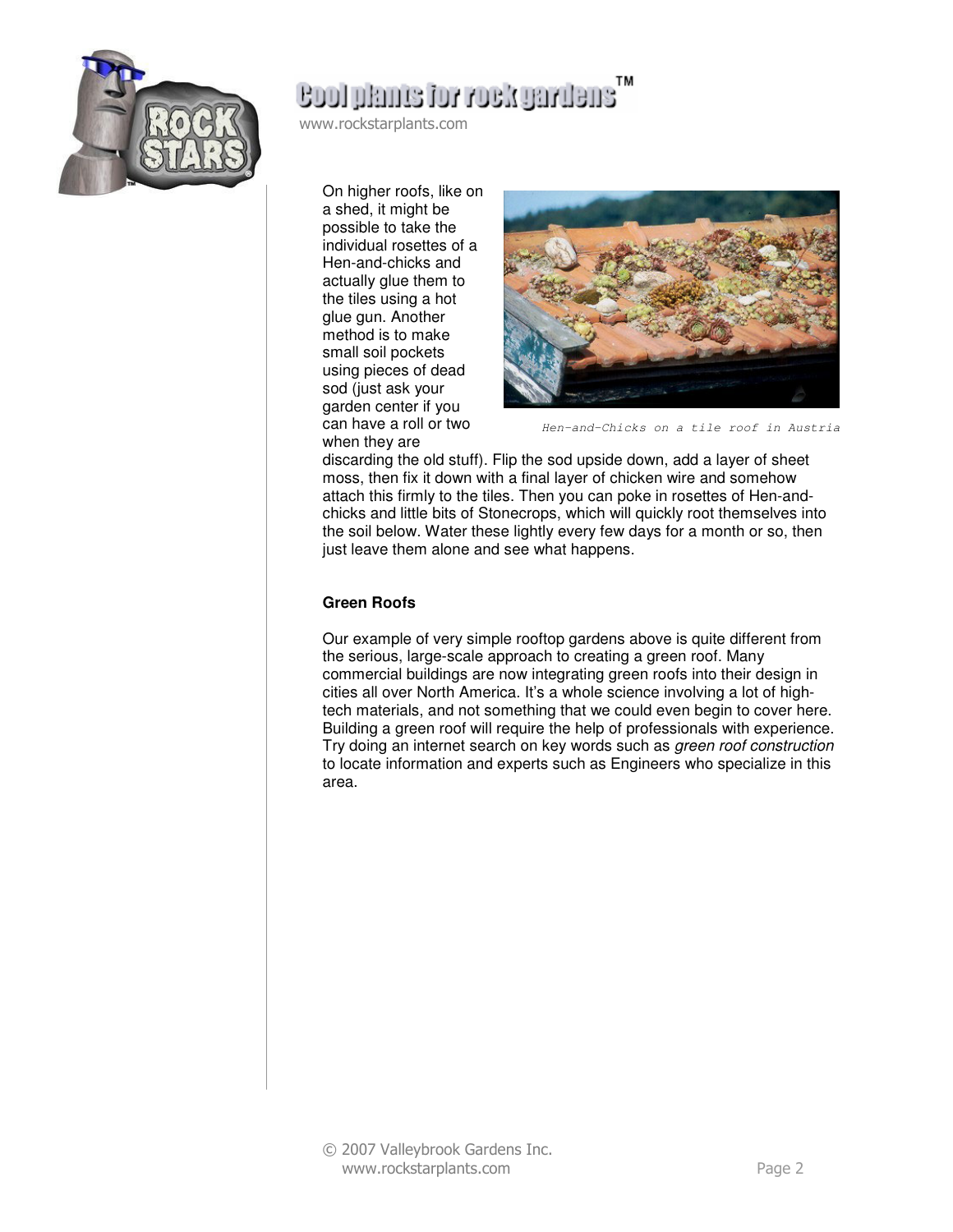

# enething for rock gardens

www.rockstarplants.com

#### **Crevice Gardens**

This is a fairly new technique for growing alpines, first started in Czechoslovakia. The result is very simple in construction and absolutely stunning to look at. Imagine large pieces of flat flagstone rocks standing vertically out of the ground, one next to the other with a gap of a few inches in between. This gap is filled with soil, then covered in



Crevice garden at Montréal Botanic Garden

gravel mulch and the alpines are planted in these long and narrow crevice spaces. The standing rocks could be gently curving, jagged and angular in shape or even neatly trimmed into rectangles or very geometric shapes. On a tight budget, even pieces of broken patio stones could be used to good effect.

For support, the lower portion of each stone is buried below the existing ground level before filling the gaps between the stones with the special alpine soil mixture. The result is a free standing rock structure that has a lot of great textural character and can easily be created for a large or a small space. You could even adapt this idea to containers and troughs, using flat pieces of thin slate, either natural or cut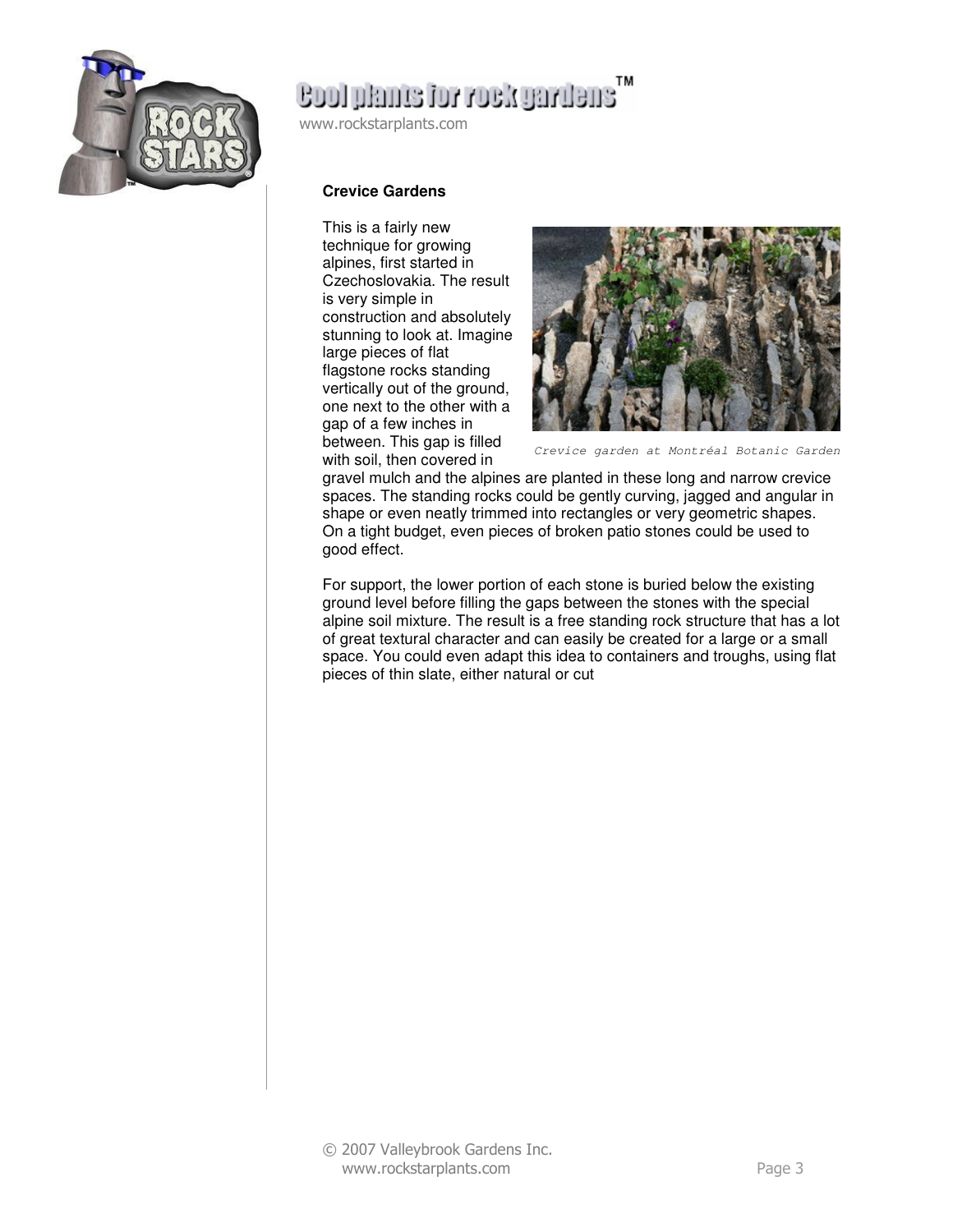

# ensuring Noor rot enmal loos

www.rockstarplants.com

#### **Rubble Gardens**

The idea here is to make use of things like bricks, broken concrete, clay,

stone or other hard materials salvaged from building demolition, and give these a second life as a home to alpine plants. It's a fairly rustic look that results, and perhaps not to everyone's taste. Work in layers, just like you would with rocks, so that as you build upwards the spaces between the rubble is filled with an alpine soil mixture. Save your best reclaimed bits and pieces for the surface layers so that you can really take advantage of their unique features. Water this rubble pile well, and wait a few days so the soil has a chance to settle into the



An amazing rubble garden at an Austrian Nursery

crevices before topping it up if needed, then adding your plants. As a final touch, consider covering the soil surfaces with a gravel mulch, to sort of tie the whole thing together as well as to reduce maintenance.

#### **Gardening with Children**

Consider some fun shapes when laying out your gravel garden, for instance. Why not shape it into a long winding snake, a bunny rabbit or a dinosaur? Let your kids think up and create special features such as eyes, a nose and a mouth. Have them help you build, select Rock Stars® and plant it, and they will feel like this special garden is their very own. Parents who garden together with their children usually raise a person who has a life-long passion for gardening. And kids have a special way of putting the fun back in what we adults sometimes think of as a chore.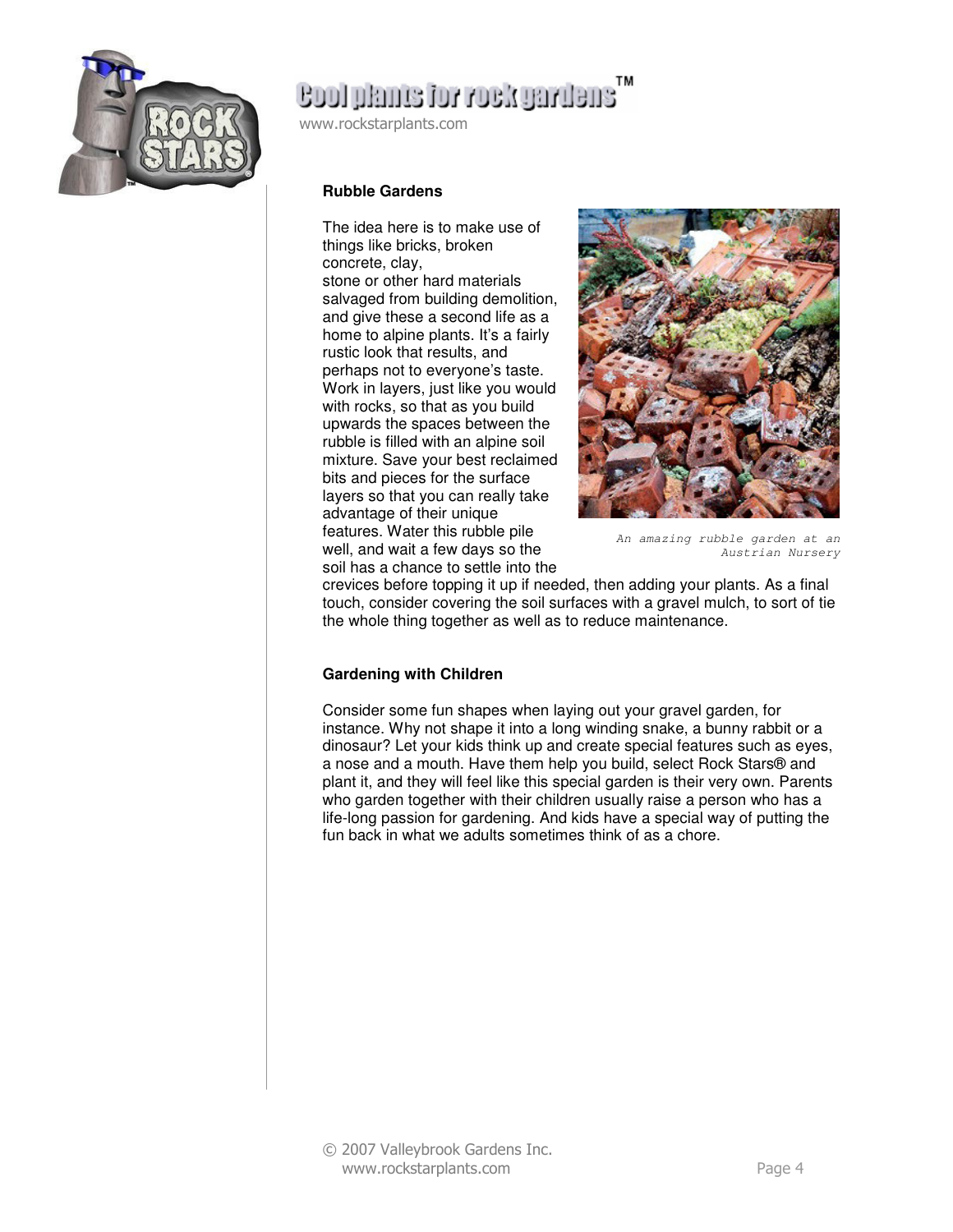

## ensuring Noor rot enmal loos

www.rockstarplants.com

#### **Found objects**

#### We've touched on this idea already in our **Rock Stars® in Containers**

section, but pretty much any object that will hold a bit of soil and can provide drainage (perhaps with the help of a drill) can be pressed into service for growing alpines. Keep this in mind the next time you're scouring a garage sale or flea market. Old pieces and doodads from farm or industrial equipment, from vehicles and from buildings might make a truly unique character container for a focal spot on your deck or patio. And consider all kinds of materials, from metal to wood, clay, stone or even plastic. Maybe this is the perfect thing to do with your brother's old drum kit, a beat up guitar or a French horn that suffered an unfortunate accident.



Do something creative with that stack of old flower pots

#### **Boots and Hats**

Gardeners sometimes do charming things with boots, shoes or hats that have outlived their wearable purpose. They could sit as a collection at the edge of a step, or you could even nail them to a fence or wall before filling with soil and planting. The longevity of such a container will depend on the condition and what it's made of, but it could at least be fun for a season or two. Heading to a garden party? Why not make yourself a living hat and be the fashion hit.

#### **Living Sculptures**

Here's a chance for the artist inside of you to build really interesting structures from all kinds of materials. A few nifty things we have seen:

- Three sheets of welded woven wire were fastened together into a free-standing triangle, lined on the inside with sheet sphagnum moss, coir fibre or burlap, then filled with soil. Alpines were then planted in the small square gaps between the wires. Literally, this was like a living column.
- © 2007 Valleybrook Gardens Inc. www.rockstarplants.com Page 5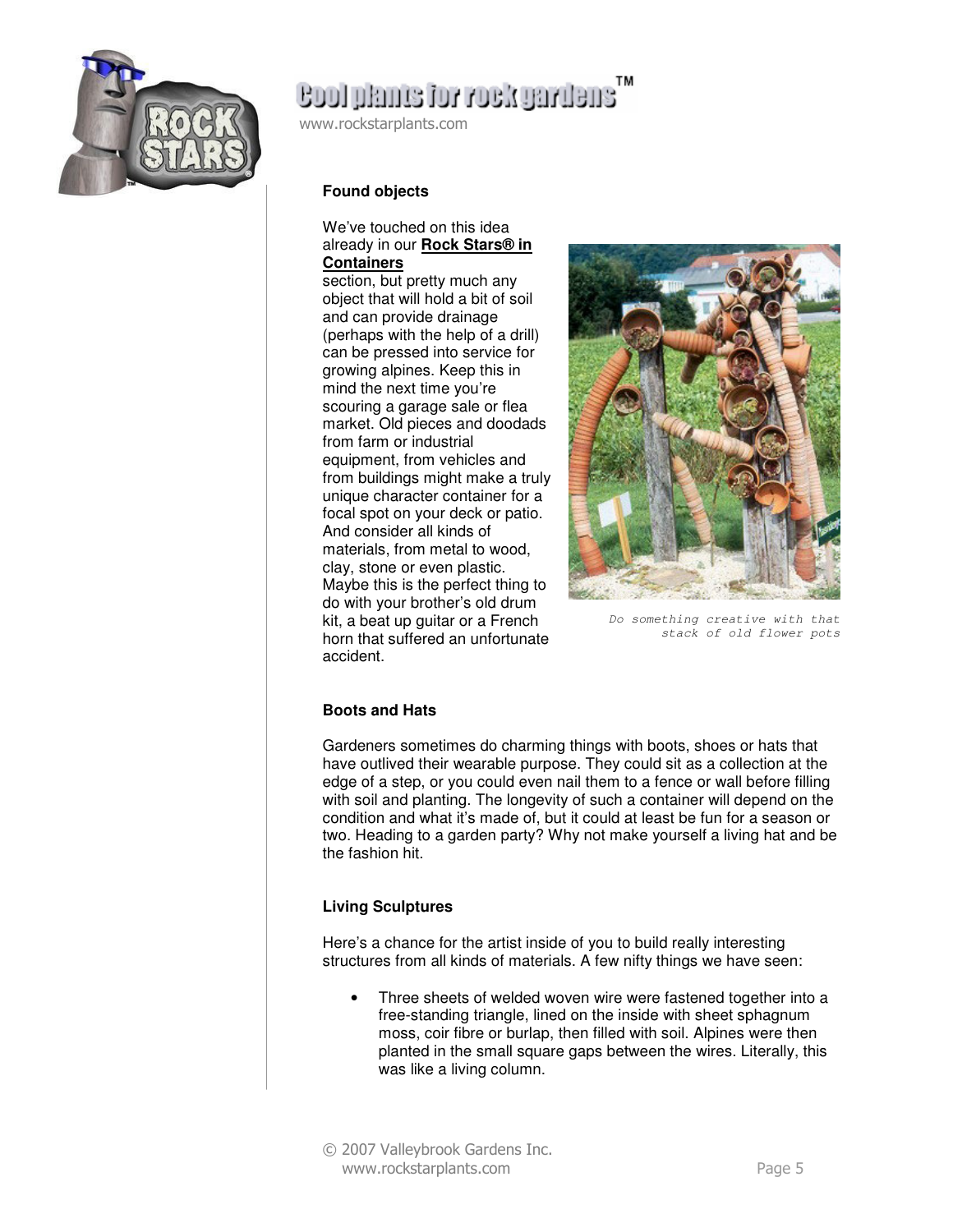

### ensuring Noor rot enmal loos

www.rockstarplants.com

- Clay pots are stacked one inside the other, then wired together through the holes. These can then be shaped into a three dimensional sculpture, anything from a freeform design to a terracotta person. Make it big or make it small. Planting opportunities are through the sides of broken pots, or in the gaps between pots when you change from a large pot to a smaller one. Just stuff these with soil, a few plants and some sheet moss. And of course, you could incorporate other materials to make facial features, for instance.
- Heavy steel I-beams of varying lengths are set into concrete so they stand vertically, and about six inches apart. Rocks are then shoved down into the gaps between the beams. Between the rocks, create planting pockets from chicken wire, sheet moss and soil.

#### **Decorating your Rock Stars®**

We encourage gardeners to get whimsical. It's your garden, after all, and we're not going to send over the style police anytime soon. Decorating could be seasonal or more long term. A few ideas:



Steel I-Beam sculpture at the IGA Garden Show in Germany

- Put out candles or torches along the pathway through your gravel garden to create an interesting night time atmosphere.
- Having a party? What a great chance to show off your new rock garden and create a few chuckles at the same time. How about a fake mouth, nose and a pair of old glasses to make a face on some cute little cushion-shaped plant. It's an excellent use for that Mr. Potato Head that nobody ever plays with. Surely you have a platinum blond wig kicking around that needs to sit on top of a special head-shaped rock.
- Miniature pumpkins or gourds can look charming and right for the